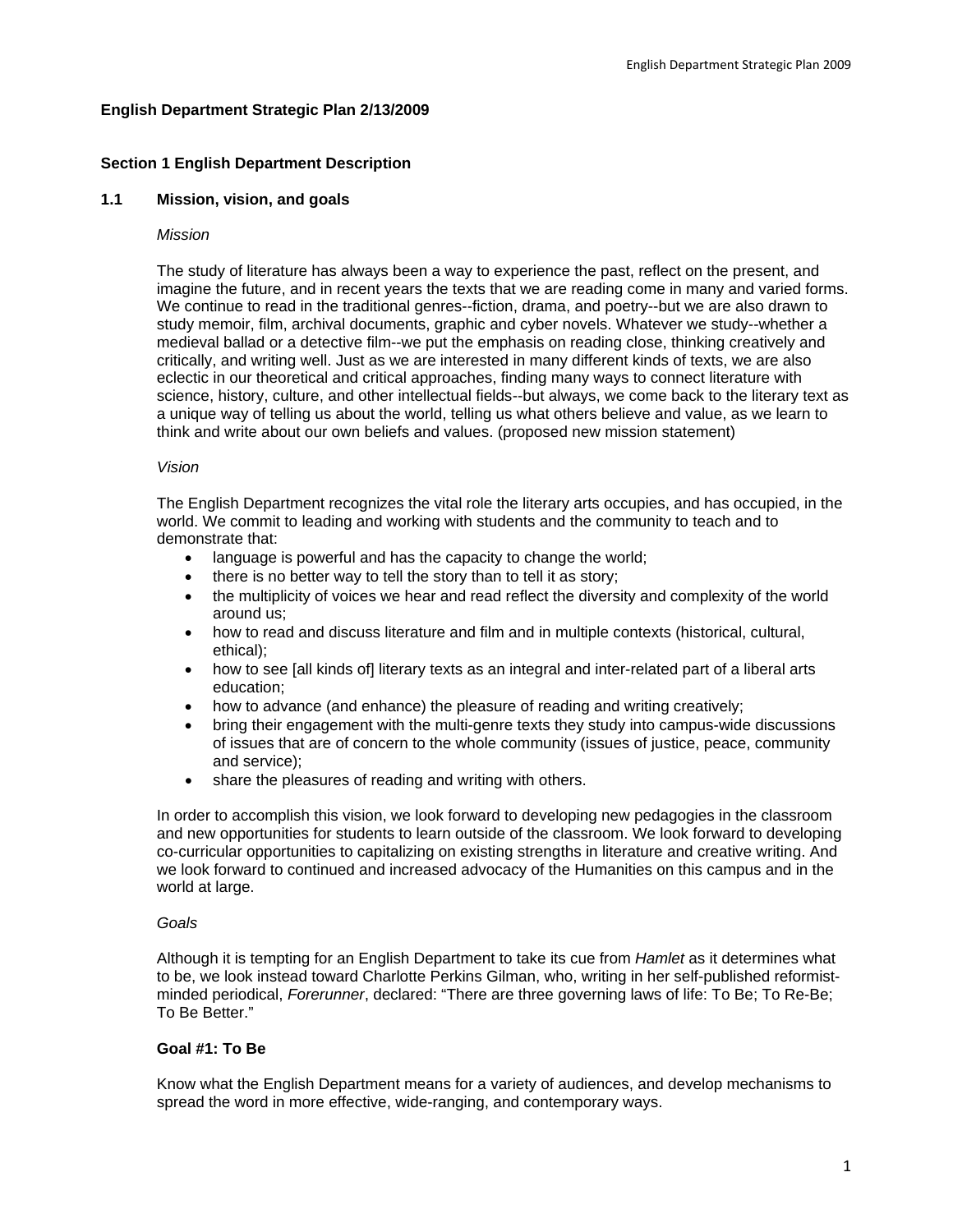## **Goal #2: To Re-Be**

Maintain our commitment to and practice of teaching excellence in our discipline and in interdisciplinary programs, and commit to develop new areas of expertise, pedagogies, and venues to enhance our students' learning.

### **Goal #3: To Be Better**

Engage faculty and students more fully in the profession, the disciplines, and its ways of expression.

# **1.2 Programs**

The English Department is composed of 13 tenured and tenure-track faculty whose areas of expertise are varied, ranging from early British literature to film studies. English faculty are researchers, scholars, poets, film critics, and fiction writers. Several courses are taught each year by adjunct instructors, depending on area of need. All faculty are expected to be generalists, with both the ability and willingness to teach courses at all three levels, majors and general education courses, and in a variety of areas.

The Department offers one major and one minor in English; students may opt for a "writing emphasis" in the major. We collaborate with Communication Studies and Education on the Communication Arts/Literature teaching major. Within our curriculum, we offer courses in literature, writing, and film.

The Department offers a broad range of courses both for the distributive general education curriculum (Curriculum I). Department members also contribute significantly to the January interim term, the First Term Seminar program, the integrative general education program (Curriculum II), and various interdisciplinary programs, including Environmental Studies, Gender, Women's, and Sexuality Studies, and Japanese Studies (we expect our new faculty member will allow us to contribute to Latin American, Latino/a, and Caribbean Studies, and possibly Peace Studies). On average, 21% of courses offered by English Department faculty are non-ENG designated courses; on average, we teach between 550 and 650 students each semester in ENG-designated courses. The Director of the Writing Center is a member of the English faculty.

# **1.3 Support relationships**

In addition to the departments and programs noted above, faculty in the English Department rely on or utilize the expertise or resources, in varying degrees, of: Academic Advising, the Career Center, Center for International Cultural Education, Center for Vocational Reflection, Community Service Center, Disability Services, the Folke-Bernadotte Library, Gustavus Technology Services, and the Kendall Center for Engaged Learning.

#### **Section 2 Strategic Review**

### **2.1 Strategic Issues**

The English Department is undergoing its 10-year review in 2008-09; external reviewers will visit the campus in spring 2009. Department conversations in preparation for that review suggest strengths lie in: pedagogical expertise and commitment, a desire to enhance what we do as a Department, faculty active and engaged in scholarship or writing, a willingness to contribute significantly to other curricular programs, and a commitment to faculty service on campus. Conversations also have suggested opportunities to improve our image and intentionality, some of our curricular offerings, and our knowledge and practice of emerging pedagogies and technologies.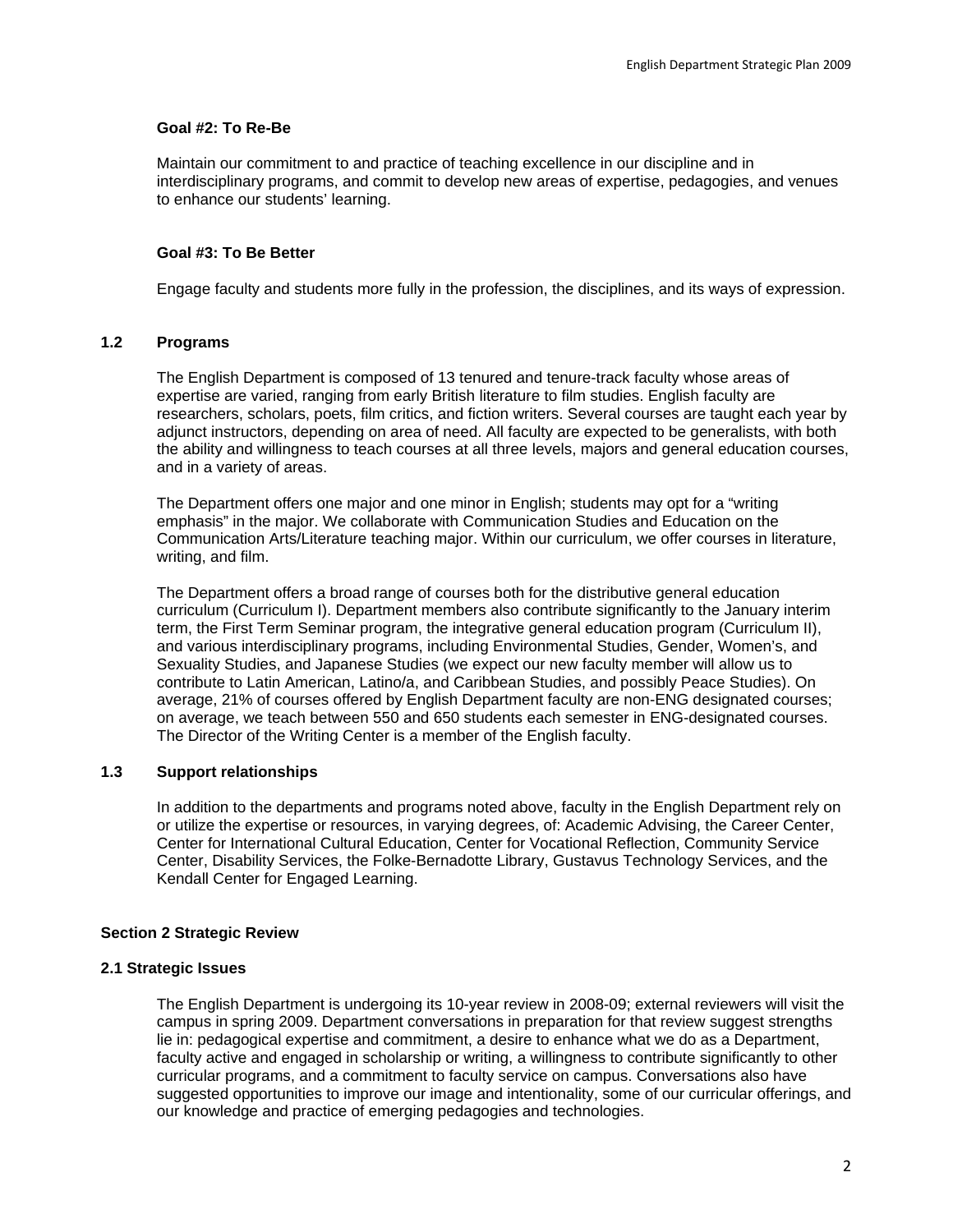# **2.2 Barriers**

Like so many English departments across the country, we face students who are seeking what they perceive to be "practical" courses of study, a seeming decline in book culture nationwide, and an increasing interest in global issues. As a discipline, with other Humanities disciplines, we also face a paucity of funding at the national and local levels, and at times, lack of voices in leadership positions, at the national and local levels, that respect and advocate for humanistic study and the resources that are needed for it.

On the campus, obstacles include: 6-course teaching load, with most classes having enrollment capacities of 30 students. Given the tremendous amount of writing generated by students in our courses, and given our faculty's commitment to reading and responding to multiple drafts of that work, our enrollments are prohibitive. We also carry heavy advising loads, particularly at the firstand second-year level. We also lack adequate scholarship support, such as subvention funds for publishing, and funding (travel and grants) that keeps pace with increasing costs. We are concerned about a lack of technology resources, including seminars to learn new software and lack of a computer lab on campus large enough to hold many English classes (with enrollments of 30). We also see as an institutional barrier a lack of cohesive and motivated leadership for the Humanities division. Finally, some departmental inertia presents obstacles for us.

## **Section 3 Strategic Initiatives and Recommendations**

# **Goal #1: To Be**

Know what the English Department means for a variety of audiences, and develop mechanisms to spread the word in more effective, wide-ranging, and contemporary ways.

- a. Approve the redeveloped mission of Department, including sense that studying literature is practical; stress flexible and multiple skills of majors (in progress)
- b. Provide sense of real-world connections for students engaged in English studies
- c. Be more explicit and intentional about goals on syllabi, on department materials, and in talking with students.
- d. Provide on-campus and off-campus groups with more focused information about the English Department (e.g., Admission, alumni)
- e. Create a more focused and consistent web presence for department, alumni, and *Firethorne*
- f. Institutionalize regularized relationship with alumni (biannual workshop, mailings and surveys)

## **Goal #2: To Re-Be**

Maintain our commitment to and practice of teaching excellence in our discipline and in interdisciplinary programs, and commit to develop new areas of expertise, pedagogies, and venues to enhance our students' learning.

- 1. Expose students to diverse local, national, and global perspectives or interdisciplinary perspectives in on-campus courses.
	- a. Re-imagine level 100 general education courses (in progress)
	- b. Develop a multidisciplinary program in Global Literatures
	- c. Consider ways that the English Department can cross-enroll with Theater Department courses, in order to provide our majors experience in drama
	- d. Work with departments of Art and Art History and Communication Studies to develop a multi- and inter-disciplinary focus in Visual Studies
	- e. Reconceive the Communication Arts/Literature Teaching major to better serve students according to fields in which they are teaching in secondary schools today